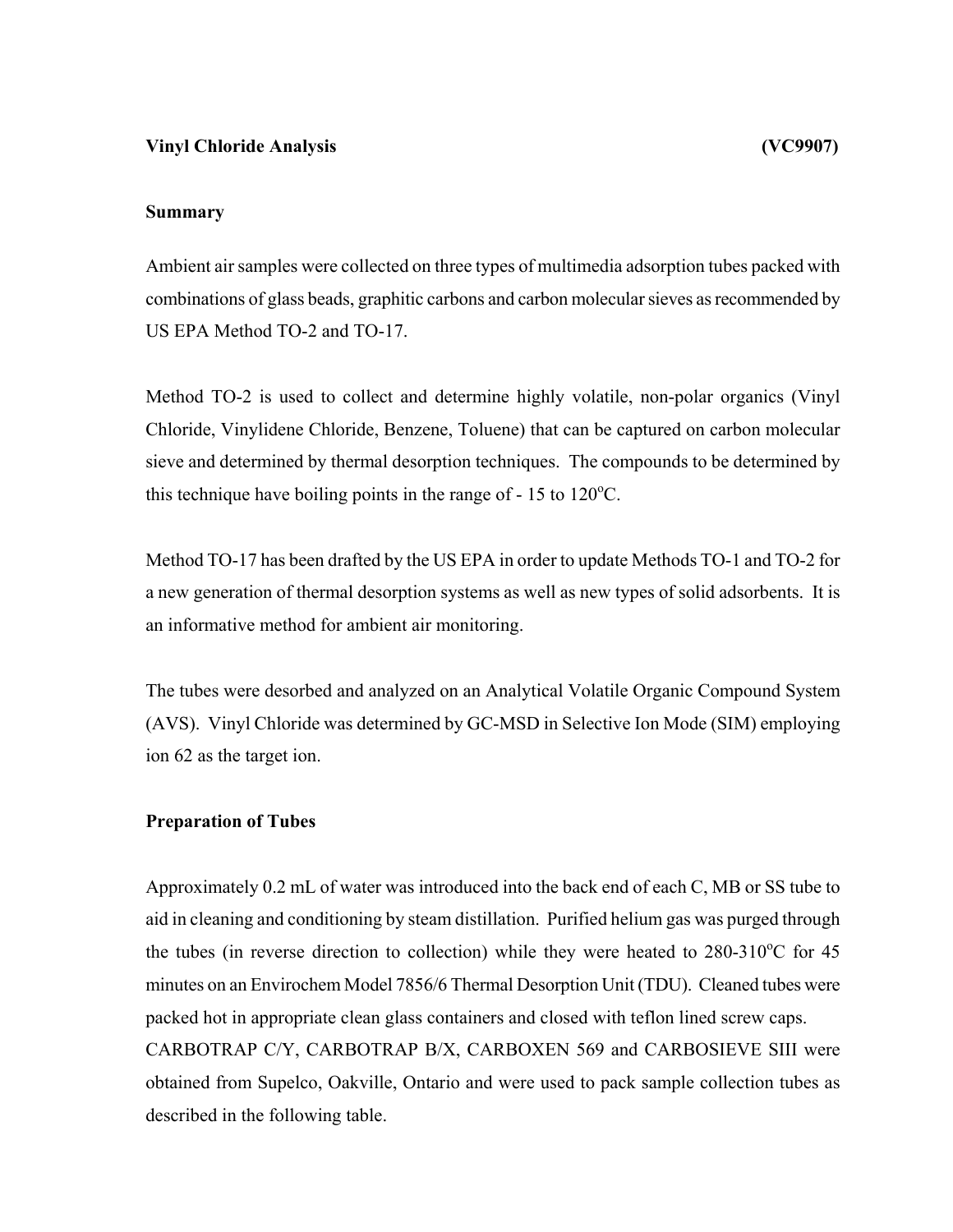| <b>PACKING ORDER</b> |                  |                  | $\overline{2}$     |                  | 3               | $\overline{4}$    |
|----------------------|------------------|------------------|--------------------|------------------|-----------------|-------------------|
| <b>PACKING</b>       | <b>CARBOTRAP</b> | <b>CARBOTRAP</b> | <b>CARBOTRAP</b>   | <b>CARBOTRAP</b> | <b>CARBOXEN</b> | <b>CARBOSIEVE</b> |
| <b>MATERIAL</b>      | $C$ (mg)         | $Y$ (mg)         | B(mg)              | $X$ (mg)         | $569$ (mg)      | $SIII$ (mg)       |
|                      | $(20-40$ mesh)   | $(20-40$ mesh)   | $(20-40$ mesh $)/$ | $(20-40$ mesh)   | $(20-45$ mesh)  | $(60-80$ mesh)    |
|                      |                  |                  | <b>CARBOPACK</b>   |                  |                 |                   |
| <b>SAMPLE</b>        |                  |                  | B(mg)              |                  |                 |                   |
| TUBE                 |                  |                  | $(60-80$ mesh)     |                  |                 |                   |
| $\mathcal{C}$        | <b>200</b>       | 120              | 160                | <b>200</b>       |                 | 150               |
| MB                   | 400              | 250              | 400                | 500              | 300             | 300               |
| $\rm SS$             | -                | 80               |                    | 160              | 90              | 120               |

OSB Lab replaced sorbents C/B with Y/X to minimize artifact formation. Artifact formation had been observed since the inception of OSB Lab in late winter 1995. Tests showed that conversion occurred almost entirely on the focusing traps. Supelco was contacted about these observations and provided research grade 40/60 mesh Y/X to replace C/B sorbents. Supelco indicated that Y/X were now manufactured in-house and were cleaner. Also, version C was going to be discontinued and a new version B would be produced by Supelco. Instrument focusing traps were converted to Y/X on April 9 1996. A standardized packing size 20-40 mesh was established for Y/X sorbents except the traps which required a finer particle size. It must be noted that manufacturing techniques have changed substantially at Supelco over the past 10 years and consequently the sorbent properties.

## **Sample Collection**

Field samples were collected on three different types of adsorption tubes (C, MB and SS). Envirochem C tubes did not require additional handling unless moisture was present, otherwise they were analyzed directly. If high moisture was suspected to be present, the tube was purged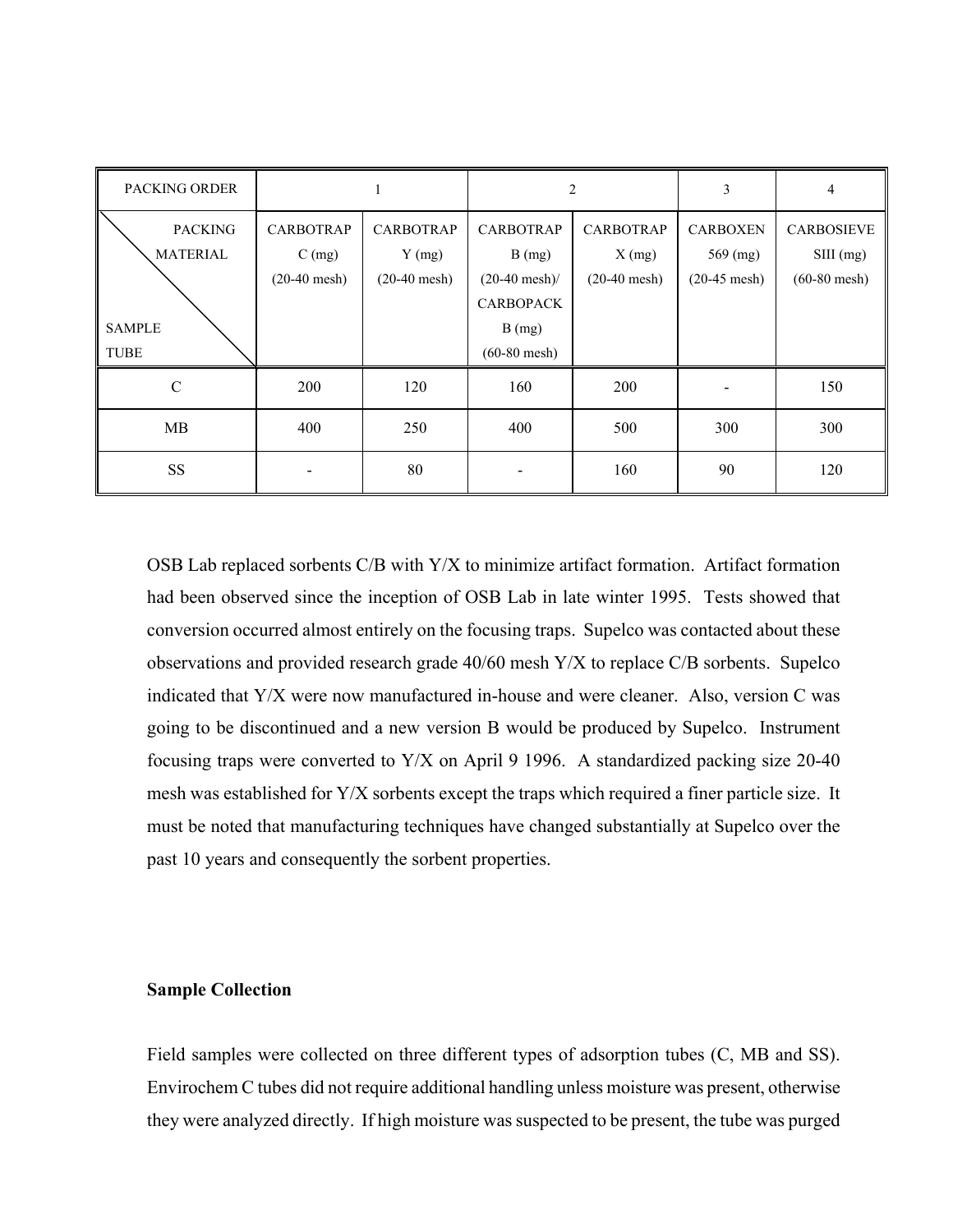with dry helium for 15 minutes or more at room temperature. Samples collected on MB and SS tubes had to be transferred onto C tubes with a stream of dry helium while being heated to 270- 300°C for 15 minutes on an Envirochem Model 7856/6 Thermal Desorption Unit (TDU) prior to instrumental analysis.

#### **Sample Analysis**

Analysis was carried out on the Analytical VOC System (AVS) which consisted of an Envirochem 810A Concentrating Capillary Inletting System coupled to a Hewlett Packard 5890E Series II Plus Gas Chromatograph via a 260°C heated nickel steel transfer tube (line). The gas chromatograph contained a 60 m HP 624 fused silica capillary column in line with an HP 5972A Mass Selective Detector (MSD).

The C tube was desorbed at 260°C on the Envirochem Unit sequentially onto a primary and then secondary internal analytical trap. The secondary smaller focusing trap then automatically injected by means of thermal desorption, any Vinyl Chloride into the GC via the transfer line. The GC employed cryogenic oven control (liquid  $CO<sub>2</sub>$  cooled) initiated at  $0^{\circ}$ C for superior separation. Vinyl Chloride was detected by the MSD in SIM mode at enhanced sensitivity for ions M/Z 62, 61 and 35 (ion 62 was used for quantitation while ions 61 and 35 were used for confirmation). Ions 27 and 64 were not used for quantitation due to too much background interference. The MSD was interfaced to an HP ChemStation Data System G1701AA-A.03.02 with a National Institute for Science and Technology (NIST/EPA/NIH) MS compound library, with NIST98/HP-PBM98 combination mass spectral search programs obtained from ChemSW.

#### **Calibration and Standardization**

The HP ChemStation Data System was capable of plotting calibration data in a number of ways. An evaluation of a number of equations was made to determine the best consistent fit for the sample data. Sample concentrations were calculated from standards using two regression ranges developed for this project. The standards were split into a high and low range, above and below 2.5 ng. The high range was obtained from a Tedlar bag containing 100 ppm Vinyl